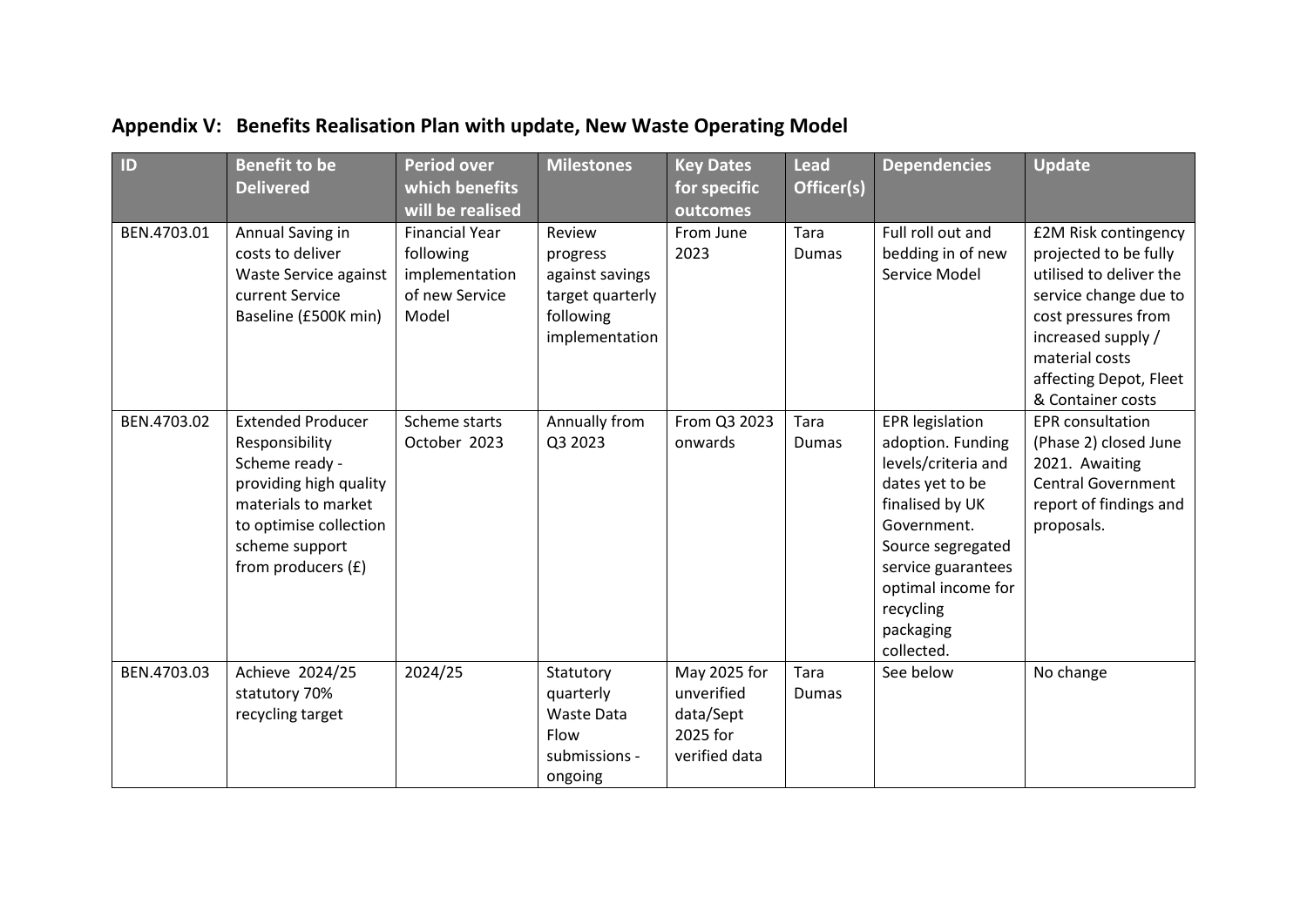| ID           | <b>Benefit to be</b><br><b>Delivered</b>                                                                                                                        | <b>Period over</b><br>which benefits<br>will be realised | <b>Milestones</b>                        | <b>Key Dates</b><br>for specific<br>outcomes       | <b>Lead</b><br>Officer(s) | <b>Dependencies</b>                                                                                                                                                                                                                                                                                | <b>Update</b>                                                                                                                                                                                                                                                                 |
|--------------|-----------------------------------------------------------------------------------------------------------------------------------------------------------------|----------------------------------------------------------|------------------------------------------|----------------------------------------------------|---------------------------|----------------------------------------------------------------------------------------------------------------------------------------------------------------------------------------------------------------------------------------------------------------------------------------------------|-------------------------------------------------------------------------------------------------------------------------------------------------------------------------------------------------------------------------------------------------------------------------------|
| BEN.4703.03a | <b>Improved Recycling</b><br>Performance through<br>reduced residual<br>waste capacity<br>(increasing capture of<br>recyclable materials<br>currently collected | Ongoing                                                  | Quarterly &<br>Annual waste<br>data flow | From June<br>2023                                  | Tara<br>Dumas             | Full roll out and<br>bedding in of new<br>Service Model                                                                                                                                                                                                                                            | No change                                                                                                                                                                                                                                                                     |
| BEN.4703.03b | Absorbent Hygiene<br>Product (AHP) waste<br>collected from Spring<br>2023 to be recycled<br>from 2024/25                                                        | 2024/25 onwards                                          | Quarterly &<br>Annual waste<br>data flow | 2024/25 full<br>year effect of<br>AHP<br>treatment | Tara<br>Dumas             | Technology<br>Innovation and<br>supporting<br>government<br>funding grants<br>Continuation of<br>Welsh LA's to<br>commit to<br>recycling AHP<br>Final solution<br>affordability<br>Market readiness<br>for recycled<br>products arising<br>from process<br>Future recycling<br>target definitions. | Unsuccessful<br>procurement of AHP<br>Treatment<br>technology provider<br>(known Summer<br>2021). Other options<br>to market now being<br>explored, including<br>interim arrangements<br>to provide a solution<br>until Local Authority<br>led facilities are<br>established. |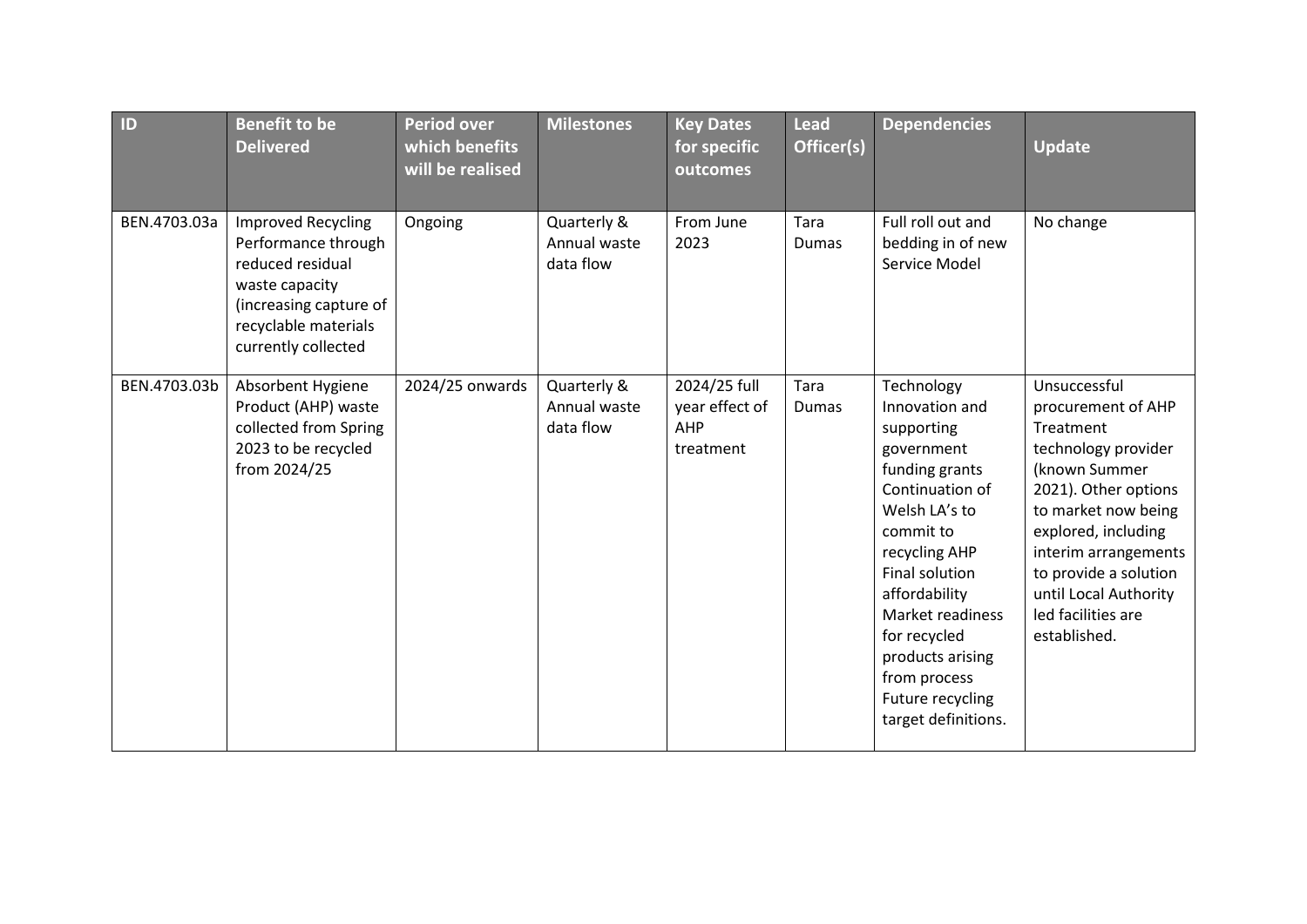| ID           | <b>Benefit to be</b><br><b>Delivered</b>                                                                                                                                                                                          | <b>Period over</b><br>which benefits<br>will be realised | <b>Milestones</b>                                                                                                                                               | <b>Key Dates</b><br>for specific<br>outcomes                                                                                                       | <b>Lead</b><br>Officer(s) | <b>Dependencies</b>                                                                                                                  | <b>Update</b>                                                                                                                                                                                   |
|--------------|-----------------------------------------------------------------------------------------------------------------------------------------------------------------------------------------------------------------------------------|----------------------------------------------------------|-----------------------------------------------------------------------------------------------------------------------------------------------------------------|----------------------------------------------------------------------------------------------------------------------------------------------------|---------------------------|--------------------------------------------------------------------------------------------------------------------------------------|-------------------------------------------------------------------------------------------------------------------------------------------------------------------------------------------------|
| BEN.4703.03c | <b>Improved Recycling</b><br>Performance through<br>introduction of<br>microchipped<br>containers for<br>residual waste                                                                                                           | 2023/24 onwards                                          | All gull proof<br>sacks chipped<br>and issued by<br>September<br>2021. Black<br>240l bins<br>chipped March<br>2021. Roll out<br>of new chipped<br>bins Q1 2023. | Part year<br>effect on<br>recycling<br>performance<br>felt 2023/24<br>(known April<br>2024) Full<br>year effect<br>2024/25<br>known April<br>2025. | Tara<br>Dumas             | Full roll out and<br>bedding in of new<br>Service Model                                                                              | Roll out of sacks<br>delayed until Q1 2022<br>due to staffing and<br>supply issues.<br>Microchipping bin<br>trial to commence Q1<br>2022 in West Rhyl<br>area.                                  |
| BEN.4703.03d | <b>Improved Recycling</b><br>Performance through<br>introduction of new<br><b>WEEE</b> (Waste<br>Electronic and<br><b>Electrical Equipment)</b><br>kerbside service and<br>batteries plus full<br>coverage for textile<br>service | 2023/24 onwards                                          | <b>Textile</b><br>expansion to<br>70% of county<br>by March 2022.<br>remainder<br>during full<br>service roll out<br>23/24                                      | Part year<br>effect on<br>recycling<br>performance<br>felt 2023/24<br>(known April<br>2024) Full<br>year effect<br>2024/25<br>known April<br>2025. | Tara<br><b>Dumas</b>      | Full roll out and<br>bedding in of new<br>Service Model.<br>Linked to Circular<br><b>Economy Funding</b><br>bid secured Jan<br>2021. | Delays to textile roll<br>out due to lack of<br>managerial capacity<br>Textile service<br>expansion now due<br>Q1 2022, subject to<br>successful<br>recruitment of key<br>posts within service. |
| BEN.4703.04  | Facilitation of option<br>for neighbouring<br><b>Businesses in</b><br>Colomendy Estate to<br>expand                                                                                                                               | <b>July 2022</b><br>onwards                              | Delivery of<br>Phase 1<br>Enabling<br>Contract - July<br>2022                                                                                                   | From July<br>2022                                                                                                                                  | Peter<br>Clayton          | Completion of<br>Phase 1 Enabling<br>Contract                                                                                        | No change                                                                                                                                                                                       |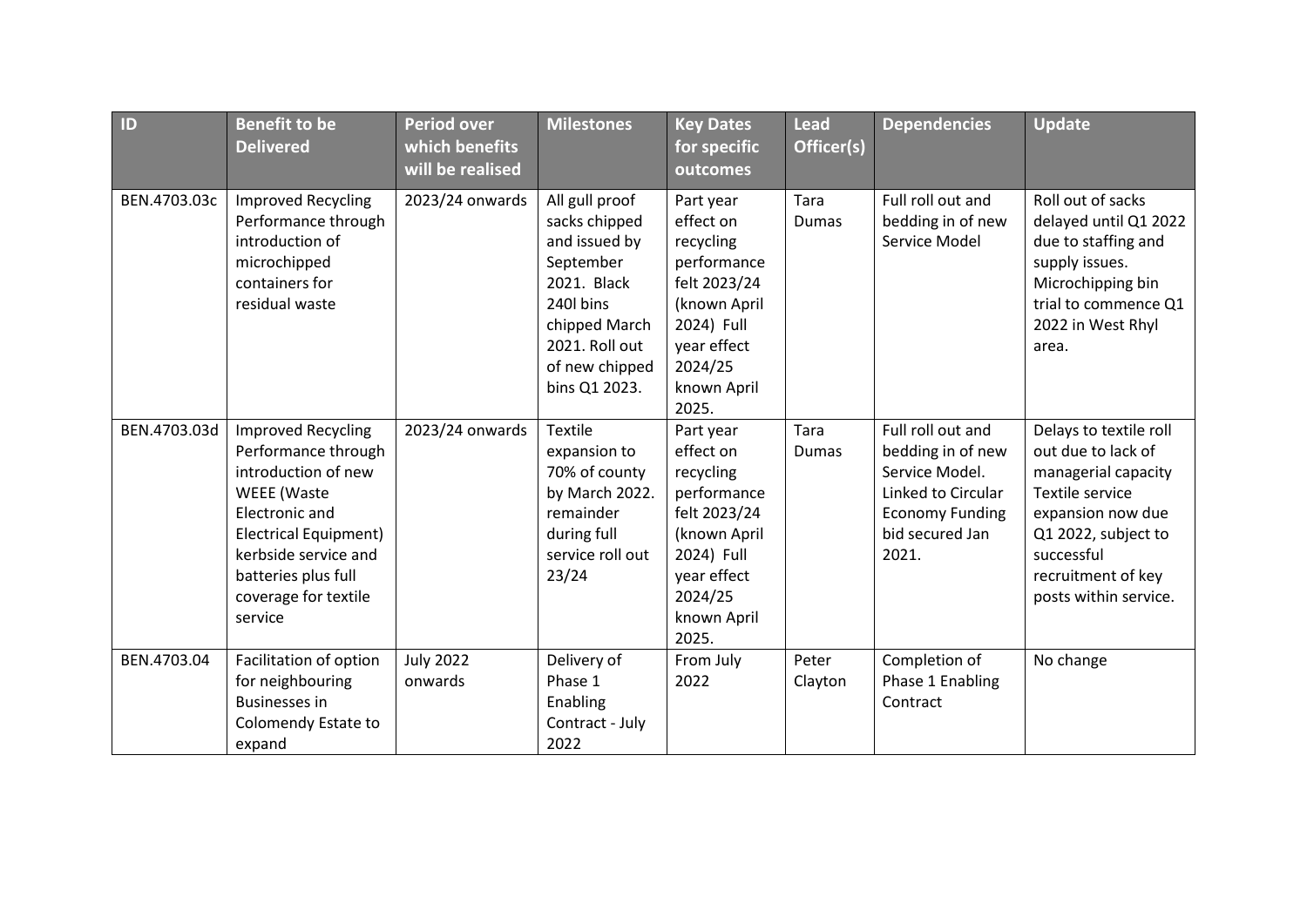| ID          | <b>Benefit to be</b><br><b>Delivered</b>                                                                                                                     | <b>Period over</b><br>which benefits<br>will be realised                                | <b>Milestones</b>                                                                                                                                                  | <b>Key Dates</b><br>for specific<br>outcomes                  | <b>Lead</b><br>Officer(s)             | <b>Dependencies</b>                                                                                        | <b>Update</b>                                                                                                                                                     |
|-------------|--------------------------------------------------------------------------------------------------------------------------------------------------------------|-----------------------------------------------------------------------------------------|--------------------------------------------------------------------------------------------------------------------------------------------------------------------|---------------------------------------------------------------|---------------------------------------|------------------------------------------------------------------------------------------------------------|-------------------------------------------------------------------------------------------------------------------------------------------------------------------|
| BEN.4703.06 | Improved kerbside<br>service reliability<br>through<br>implementation of in<br>Cab technology.                                                               | September 2023<br>onwards                                                               | <b>KPI suit</b><br>established<br>April 2021<br>onwards to<br>measure<br>missed bin, bin<br>delivery issues<br>and customer<br>complaints on a<br>quarterly basis. | Annual report<br>21/22. 22/23,<br>23/24.                      | Jamie<br>Lees $/$<br>Jane<br>Williams | Procurement of In<br>Cab technology<br>provider 2021/22<br>and fully<br>integrated by<br><b>March 2022</b> | Unable to award<br>contract through<br>procurement<br>exercise. Alternative<br>procurement routes<br>now being<br>investigated. Min 4<br>month delay.             |
| BEN.4703.07 | Reduced mileage and<br>associated carbon<br>emissions (6%<br>target) through<br>improved service<br>reliability                                              | To be proved Q1<br>2023 before re-<br>routing                                           | <b>Baseline</b><br>established<br>from 2021/22<br>data Q1                                                                                                          | Q1 2022/23<br>(before<br>routing<br>changes)                  | Jamie<br>Lees                         | Procurement of In<br>Cab technology<br>provider 2021/22<br>and fully<br>integrated by<br>March 2022.       | Delays to securing<br>technology provider<br>means the service<br>reliability will need to<br>be proven with 6<br>months comparison<br>data, as opposed to<br>12. |
| BEN.4703.08 | Low Carbon<br>Technology -<br>Photovoltaics, Air<br>Source Heat Pump,<br>EV Charge Points,<br><b>Rainwater Harvesting</b><br>to new Depot<br><b>Building</b> | Following<br>completion of<br>Phase 2 Depot<br>Development -<br>July 2022 - May<br>2023 | Quarterly &<br>Annual running<br>costs / energy<br>usage stats<br>reviews                                                                                          | Annual<br>building<br>performance<br>from May<br>2023 onwards | Rob Jones<br>/ Dan<br>Owens           | Phase 2 Depot<br>Development                                                                               | No change                                                                                                                                                         |